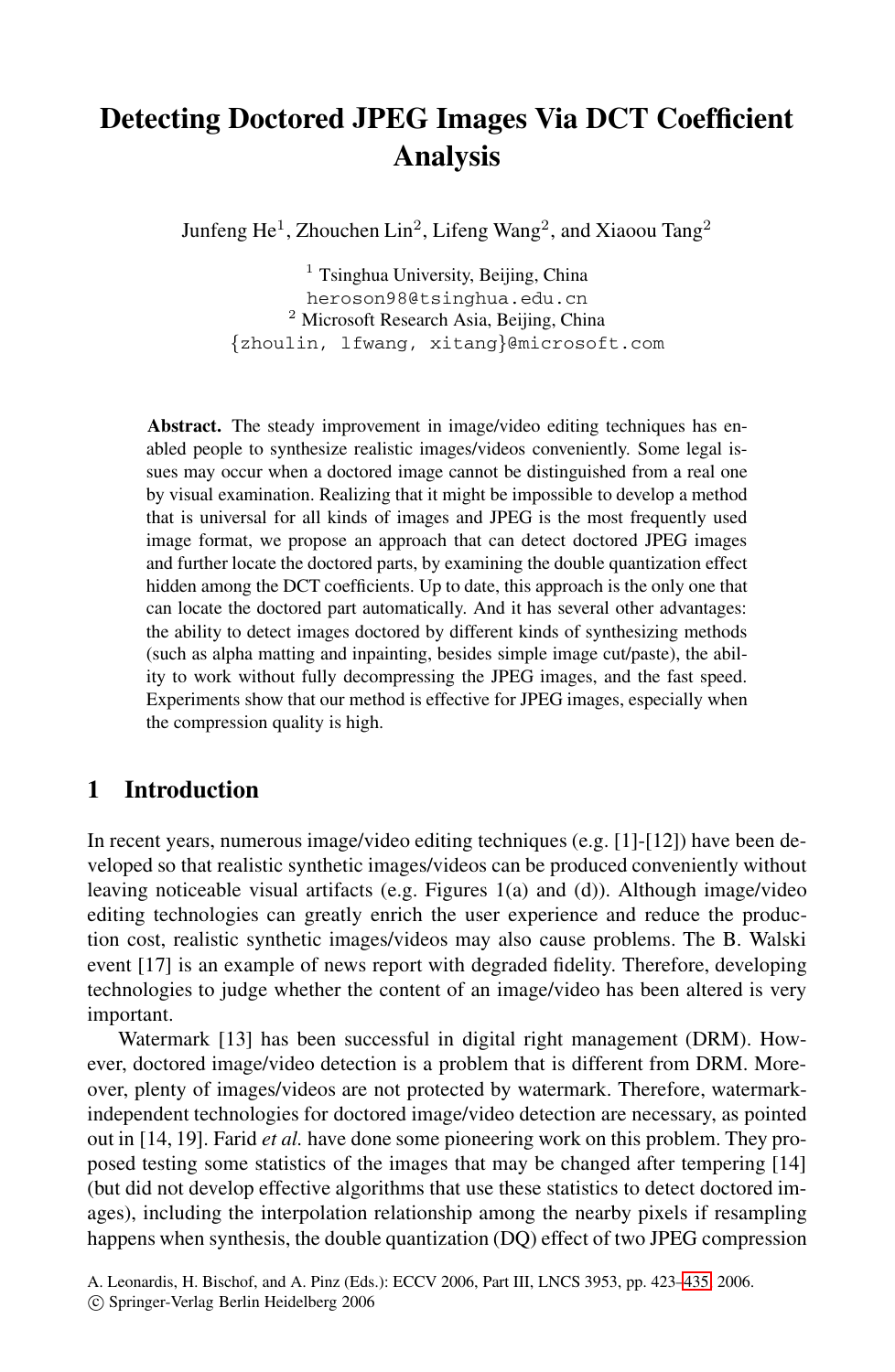

**Fig. 1.** Examples of image doctoring and our detection results. (a) and (d) are two doctored JPEG images, where (a) is synthesized by replacing the face and (b) is by masking the lion and inpainting with structure propagation [9]. (b) and (e) are our detection results, where the doctored parts are shown as the black regions. For comparison, the original images are given in (c) and (f).

steps with different qualities before and after the images are synthesized, the gamma consistency via blind gamma estimation using the bicoherence, the signal to noise ratio (SNR) consistency, and the Color Filter Array (CFA) interpolation relationship among the nearby pixels [15]. Ng [18] improved the bicoherence technique in [14] to detect spliced images. But temporarily they only presented their work on testing whether a given  $128 \times 128$  patch, rather than a complete image, is a spliced one or not. Lin et al. [19] also proposed an algorithm that checks the normality and consistency of the camera response functions computed from different selections of patches along certain kinds of edges. These approaches may be effective in some aspects, but are by no means always reliable or provide a complete solution.

It is already recognized that doctored image detection, as a *passive* image authentication technique, can easily have counter measures [14] if the detection algorithm is known to the public. For example, resampling test [14] fails when the image is further resampled after synthesis. The SNR test [14] fails if the same noise is added across the whole synthesized image. The blind gamma estimation [14] and camera response function computation [19] do not work if the forger synthesizes in the irradiance domain by converting the graylevel into irradiance using the camera response functions [19] estimated in the component images, and then applying a consistent camera response function to convert the irradiance back into graylevel. And the CFA checking [15] fails if the synthesized image is downsampled into a Bayer pattern and then demosaicked again. That is why Popescu and Farid conclude at the end of [14] that developing image authentication techniques will increase the difficulties in creating convincing image forgeries, rather than solving the problem completely. In the battle between image forgery and forgery detection, the techniques of both sides are expected to improve alternately.

To proceed, we first give some definitions (Figure 2). A "doctored" image (Figure 2(a)) means part of the content of a real image is altered. Note that this concept does not include those wholly synthesized images, e.g. an image completely rendered by computer graphics or by texture synthesis. But if part of the content of a real image is replaced by those synthesized or copied data, then it is viewed as "doctored". In other words, that an image is doctored implies that it must contain two parts: the undoctored part and the doctored part. A DCT block (Figure 2(b)), or simply called a "block", is a group of pixels in an  $8 \times 8$  window. It is the unit of DCT that is used in JPEG. A DCT grid is the horizontal lines and the vertical lines that partition an image into blocks when doing JPEG compression. A doctored block (Figure 2(c)) refers to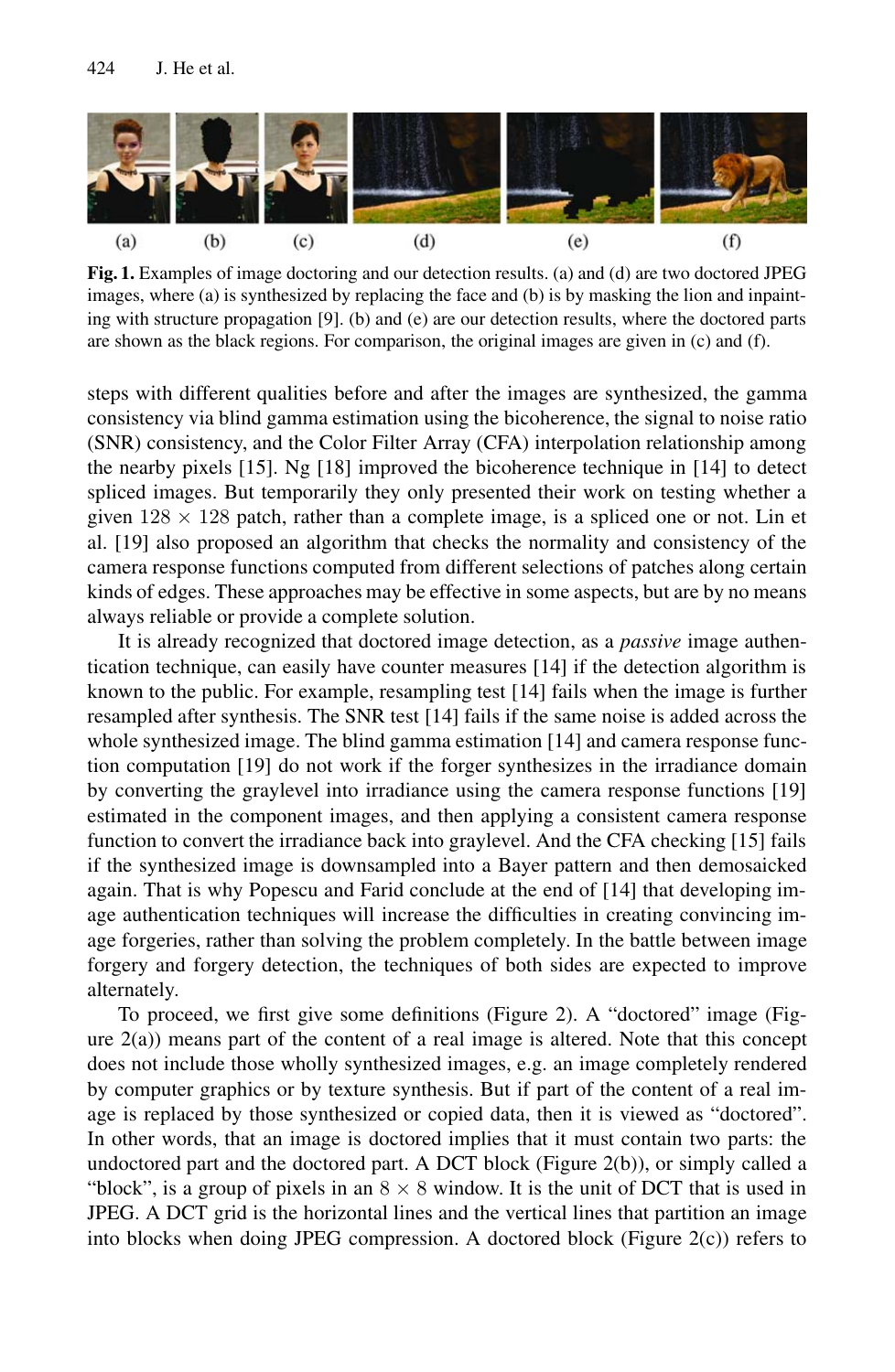

**Fig. 2.** Illustrations to clarify some terminologies used in the body text. (a) A doctored image must contain the undoctored part (blank area) and the doctored part (shaded area). Note that the undoctored part can either be the background (left figure) or the foreground (right figure). (b) A DCT block is a group of pixels in an  $8 \times 8$  window on which DCT is operated when compression. A DCT block is also call a block for brevity. The gray block is one of the DCT blocks. The DCT grid is the grid that partition the image into DCT blocks. (c) A doctored block (shaded blocks) is a DCT block that is inside the doctored part or across the synthesis edge. An undoctored block (blank blocks) is a DCT block that is completely inside the undoctored part.



**Fig. 3.** The work flow of our algorithm

a block in the doctored part or along the synthesis edge and an undoctored block is a block in the undoctored part.

Realizing that it might be impossible to have a universal algorithm that is effective for all kinds of images, in this paper, we focus on detecting doctored JPEG images only, by checking the DQ effects (detailed in Section 2.2) of the double quantized DCT coefficients. Intuitively speaking, the DQ effect is the exhibition of periodic peaks and valleys in the histograms of the DCT coefficients. The reason we target JPEG images is because JPEG is the most widely used image format. Particularly in digital cameras, JPEG may be the most preferred image format due to its efficiency of compression. What is remarkable is that the doctored part can be automatically located using our algorithm. This capability is rarely possessed by the previous methods.

Although DQ effect is already suggested in [14, 20] and the underlying theory is also exposed in [14, 20], those papers actually only *suggested* that DQ effect can be utilized for image authentication: those having DQ effects are possibly doctored. This is not a strong testing as people may simply save the same image with different compression qualities. No workable algorithm was proposed in [14, 20] to tell whether an image is doctored or not. In contrast, our algorithm is more sophisticated. It actually detects the parts that *break* the DQ effect and deems this part as doctored.

Figure 3 shows the work flow of our algorithm. Given a JPEG image, we first dump its DCT coefficients and quantization matrices for YUV channels. If the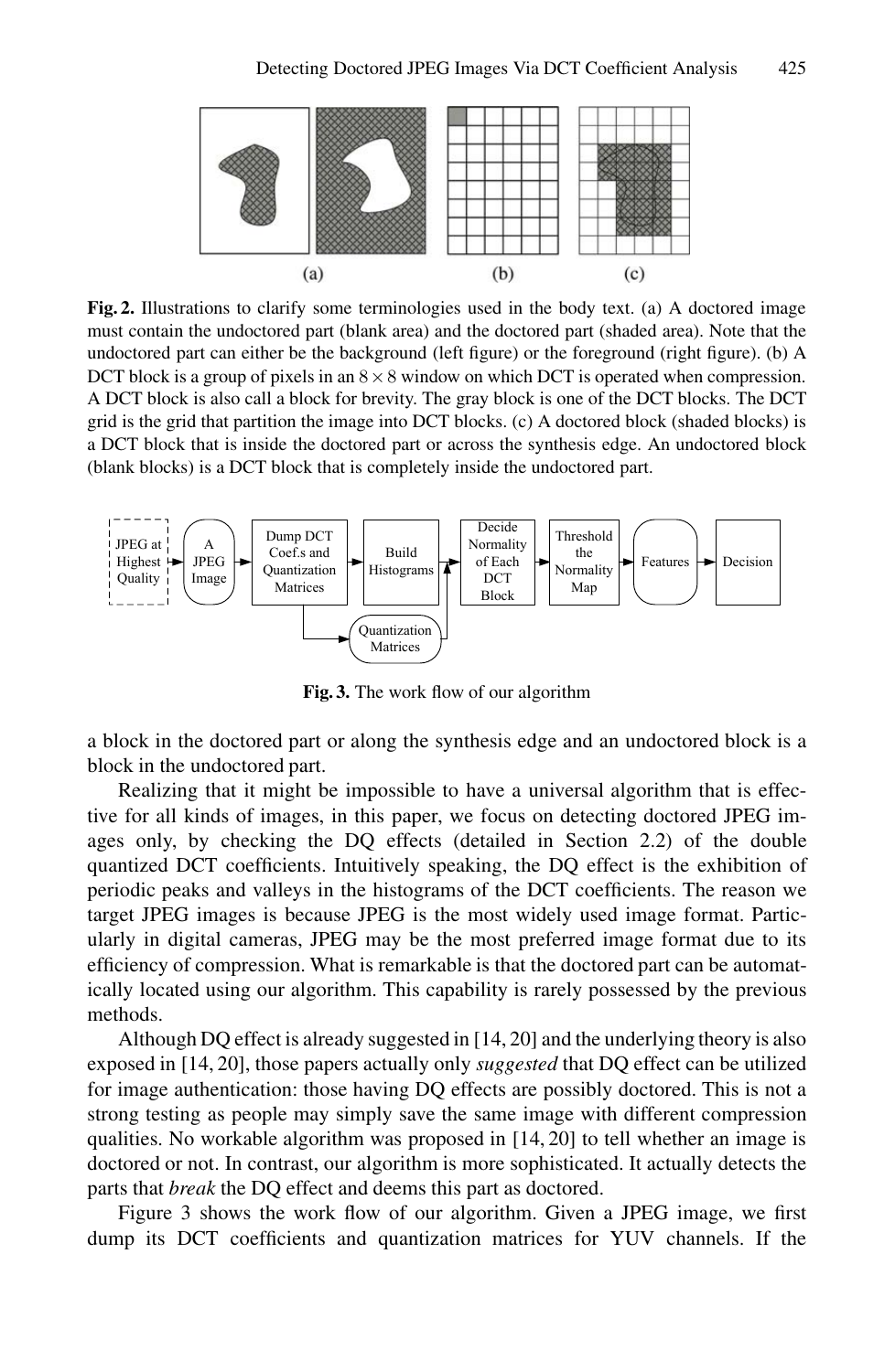image is originally stored in other lossless format, we first convert it to the JPEG format at the highest compression quality. Then we build histograms for each channel and each frequency. Note that the DCT coefficients are of 64 frequencies in total, varying from  $(0,0)$  to  $(7,7)$ . For each frequency, the DCT coefficients of all the blocks can be gathered to build a histogram. Moreover, a color image is always converted into YUV space for JPEG compression. Therefore, we can build at most  $64 \times 3 = 192$ histograms of DCT coefficients of different frequencies and different channels. However, as high frequency DCT coefficients are often quantized to zeros, we actually only build the histograms of low frequencies of each channel. For each block in the image, using a histogram we compute one probability of its being a doctored block, by checking the DQ effect of this histogram (more details will be presented in Section 3.2). With these histograms, we can fuse the probabilities to give the normality of that block. Then the normality map is thresholded to differentiate the possibly doctored part and possibly undoctored part. With such a segmentation, a four dimensional feature vector is computed for the image. Finally, a trained SVM is applied to decide whether the image is doctored. If it is doctored, then the segmented doctored part is also output.

Our method has several advantages. First, it is capable of locating the doctored part automatically. This is a feature that is rarely possessed by the existing methods. The duplicated region detection [16] may be the only exception. But copying a part of an image to another position of the image is not a common practice in image forging. Second, most of the existing methods aim at detecting doctored images synthesized by the cut/paste skill. In contrast, our method could deal with images whose doctored part is produced by different kinds of methods such as inpainting, alpha matting, texture synthesis and other editing skills besides image cut/paste. Third, our algorithm directly analyzes the DCT coefficients without fully decompressing the JPEG image. This saves the memory cost and the computation load. Finally, our method is much faster than the bi-coherence based approaches [14, 18], iterative methods [14], and the camera response function based algorithm [19].

However, it is not surprising that there are cases under which our method does not work:

- 1. The original image to contribute the undoctored part is not a JPEG image. In this case the DQ effect of the undoctored part cannot be detected.
- 2. Heavy compression after image forgery. Suppose the JPEG compression quality of the real image is  $Q_1$ , and after it is doctored, the new image is saved with compression quality of  $Q_2$ . Generally speaking, the smaller  $Q_2/Q_1$  is, the more invisible the DQ effect of the undoctored part is, hence the more difficult our detection is.

The rest of this paper is organized as follows. We first give the background of our approach in Section 2, then introduce the core part of our algorithm in Section 3. Next we present the experimental results in Section 4. Finally, we conclude our paper with discussions and future work in Section 5.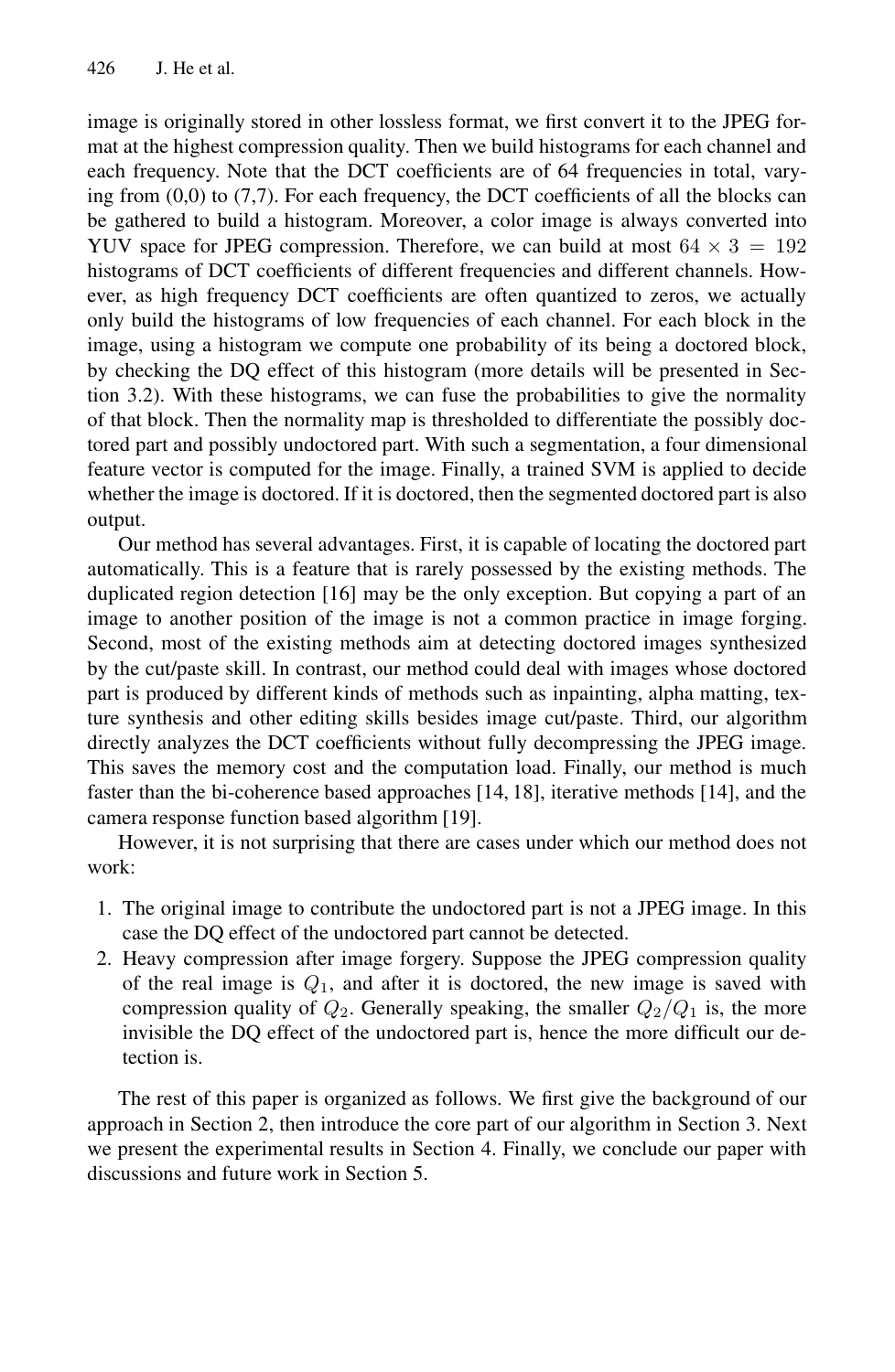# **2 Background**

## **2.1 The Model of Image Forgery and JPEG Compression**

We model the image forgery process in three steps:

- 1. Load a JPEG compressed image  $I_1$ .
- 2. Replace a region of  $I_1$  by pasting or matting a region from another JPEG compressed image  $I_2$ , or inpainting or synthesizing new content inside the region.
- 3. Save the forged image in any lossless format or JPEG. When detection, we will re-save the image as JPEG with quantization steps being 1 if it is saved in a lossless  $format<sup>1</sup>$ .

To explain the DQ effect that results from double JPEG compression, we shall give a brief introduction of JPEG compression. The encoding (compression) of JPEG image involves three basic steps [14]:

- 1. Discrete cosine transform (DCT): An image is first divided into DCT blocks. Each block is subtracted by 128 and transformed to the YUV color space. Finally DCT is applied to each channel of the block.
- 2. Quantization: the DCT coefficients are divided by a quantization step and rounded to the nearest integer.
- 3. Entropy coding: lossless entropy coding of quantized DCT coefficients (e.g. Huffman coding).

The quantization steps for different frequencies are stored in quantization matrices (luminance matrix for Y channel or chroma matrix for U and V channels). The quantization matrices can be retrieved from the JPEG image. Here, two points need to be mentioned:

- 1. The higher the compression quality is, the smaller the quantization step will be, and vice versa;
- 2. The quantization step may be different for different frequencies and different channels.

The decoding of a JPEG image involves the inverse of the pervious three steps taken in reverse order: entropy decoding, de-quantization, and inverse DCT (IDCT). Unlike the other two operations, the quantization step is not invertible as will be discussed in Section 2.2. The entropy encoding and decoding step will be ignored in the following discussion, since it has nothing to do with our method.

Consequently, when an image is doubly JPEG compressed, it will undergo the following steps and the DCT coefficients will change accordingly:

- 1. The first compression:
	- (a) DCT (suppose after this step a coefficient value is  $u$ ).
	- (b) the first quantization with a quantization step  $q_1$  (now the coefficient value becomes  $Q_{q_1}(u)=[u/q_1]$ , where [x] means rounding x to the nearest integer).

 $1$  Note that most of the existing image formats other than JPEG and JPEG2000 are lossless.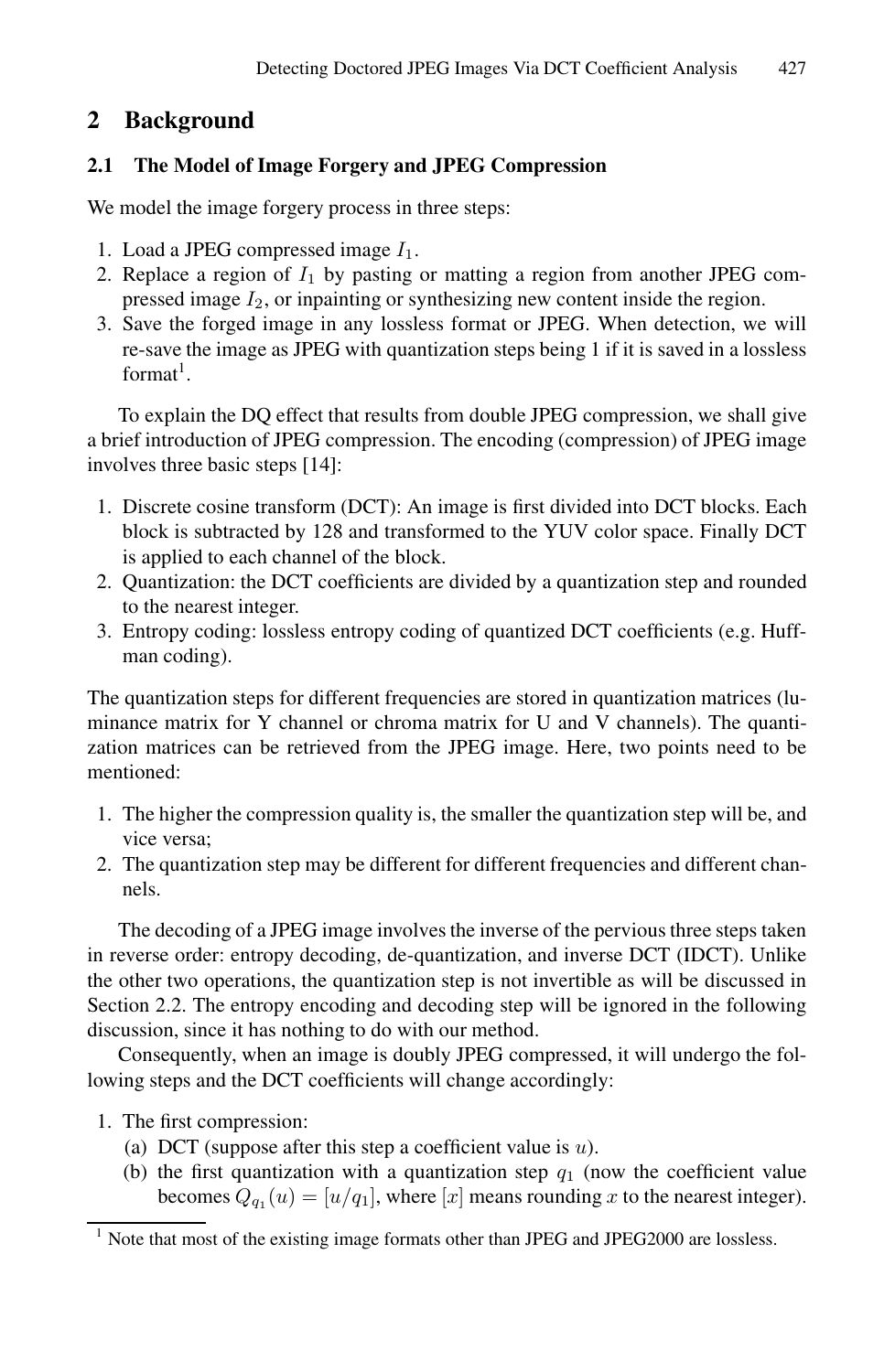- 2. The first decompression:
	- (a) dequantization with  $q_1$  (now the coefficient value becomes  $Q_{q_1}^{-1}(Q_{q_1}(u)) =$  $[u/q_1]$   $q_1$ .
	- (b) inverse DCT (IDCT).
- 3. The second compression:
	- (a) DCT.
	- (b) the second quantization with a quantization step  $q_2$  (now the coefficient value u becomes  $Q_{q_1q_2}(u) = [[u/q_1] q_1/q_2]).$

We will show in the following section that the histograms of double quantized DCT coefficients have some unique properties that can be utilized for forgery detection.

#### **2.2 Double Quantization Effect**

The DQ effect has been discussed in [14], but their discussion is based on quantization with the floor function. However, in JPEG compression the rounding function, instead of the floor function, is utilized in the quantization step. So we provide the analysis of DQ effect based on quantization with the rounding function here, which can more accurately explain the DQ effect caused by double JPEG compression.

Denote  $h_1$  and  $h_2$  the histograms of DCT coefficients of a frequency *before* the first quantization and *after* the second quantization, respectively. We will investigate how  $h_1$ changes after double quantization. Suppose a DCT coefficient in the  $u_1$ -th bin of  $h_1$  is relocated in a bin  $u_2$  in  $h_2$ , then

$$
Q_{q_1q_2}(u_1)=\left[\left[\frac{u_1}{q_1}\right]\frac{q_1}{q_2}\right]=u_2.
$$

Hence,

$$
u_2 - \frac{1}{2} \le \left[\frac{u_1}{q_1}\right] \frac{q_1}{q_2} < u_2 + \frac{1}{2}.
$$

Therefore,

$$
\left\lceil \frac{q_2}{q_1} \left( u_2 - \frac{1}{2} \right) \right\rceil - \frac{1}{2} \le \frac{u_1}{q_1} < \left\lfloor \frac{q_2}{q_1} \left( u_2 + \frac{1}{2} \right) \right\rfloor + \frac{1}{2},
$$
  
where  $\lceil x \rceil$  and  $\lfloor x \rfloor$  denote the ceiling and floor function, respectively.

If  $q_1$  is even, then

$$
q_1\left(\left\lceil \frac{q_2}{q_1}\left(u_2-\frac{1}{2}\right)\right\rceil - \frac{1}{2}\right) \leq u_1 < q_1\left(\left\lfloor \frac{q_2}{q_1}\left(u_2+\frac{1}{2}\right)\right\rfloor + \frac{1}{2}\right).
$$

If  $q_1$  is odd, then

$$
q_1\left(\left\lceil\frac{q_2}{q_1}\left(u_2-\frac{1}{2}\right)\right\rceil-\frac{1}{2}\right)+\frac{1}{2}\leq u_1\leq q_1\left(\left\lfloor\frac{q_2}{q_1}\left(u_2+\frac{1}{2}\right)\right\rfloor+\frac{1}{2}\right)-\frac{1}{2}.
$$

In either cases, the number  $n(u_2)$  of the original histogram bins contributing to bin  $u_2$  in the double quantized histogram  $h_2$  depends on  $u_2$  and can be expressed as:

$$
n(u_2) = q_1 \left( \left\lfloor \frac{q_2}{q_1} \left( u_2 + \frac{1}{2} \right) \right\rfloor - \left\lceil \frac{q_2}{q_1} \left( u_2 - \frac{1}{2} \right) \right\rceil + 1 \right). \tag{1}
$$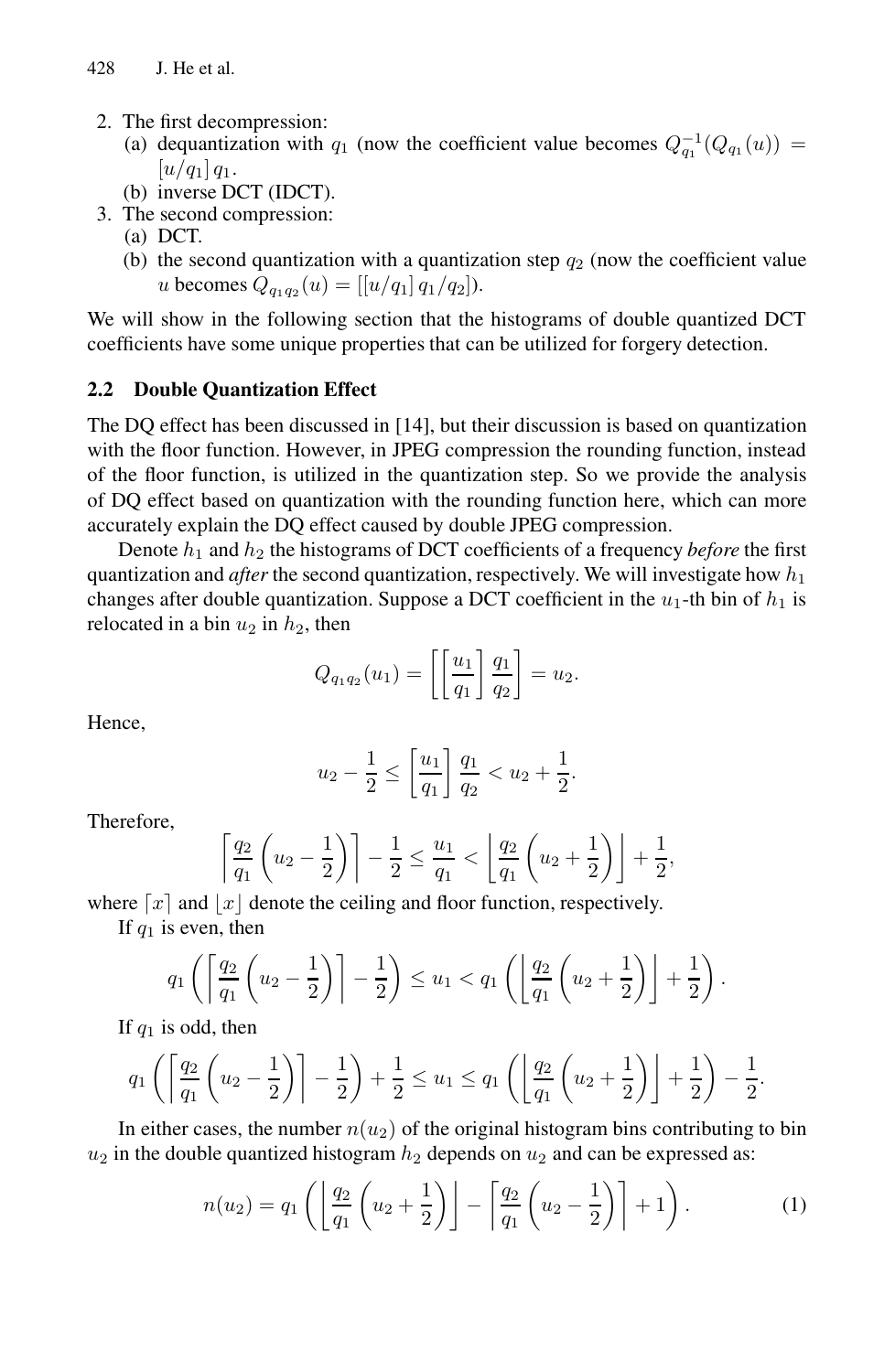

**Fig. 4.** The left two figures are histograms of single quantized signals with steps 2 (a) and 5 (b). The right two figures are histograms of double quantized signals with steps 5 followed by  $2$  (c), and 2 followed by 3 (d). Note the periodic artifacts in the histograms of double quantized signals.



**Fig. 5.** A typical DCT coefficient histogram of a doctored JPEG image. This histogram can be viewed as the sum of two histograms. One has high peaks and deep valleys and the other has a random distribution. The first "virtual" histogram collects the contribution of undoctored blocks, while the second one collects the contribution of doctored blocks.

Note that  $n(u_2)$  is a periodic function, with a period:

$$
p = q_1/\gcd(q_1, q_2),
$$

where  $gcd(q_1, q_2)$  is the greatest common divider of  $q_1$  and  $q_2$ . This periodicity is the reason of the periodic pattern in histograms of double quantized signals (Figures 4(c) and (d) and Figure 5).

What is notable is that when  $q_2 < q_1$  the histogram after double quantization can have periodically missing values (For example, when  $q_1 = 5$ ,  $q_2 = 2$ , then  $n(5k+1) =$ 0. Please also refer to Figure 4(c).), while when  $q_2 > q_1$  the histogram can exhibit some periodic pattern of peaks and valleys (Figures 4(d) and 5). In both cases, it could be viewed as showing peaks and valleys periodically. This is called the *double quantization (DQ)* effect.

# **3 Core of Our Algorithm**

#### **3.1 DQ Effect Analysis in Doctored JPEG Images**

Although DQ effect has been suggested for doctored image detection in [14, 20], by detecting the DQ effect from the spectrum of the histogram and using the DQ effect as the indicator of doctored images, [14, 20] actually did not develop a workable algorithm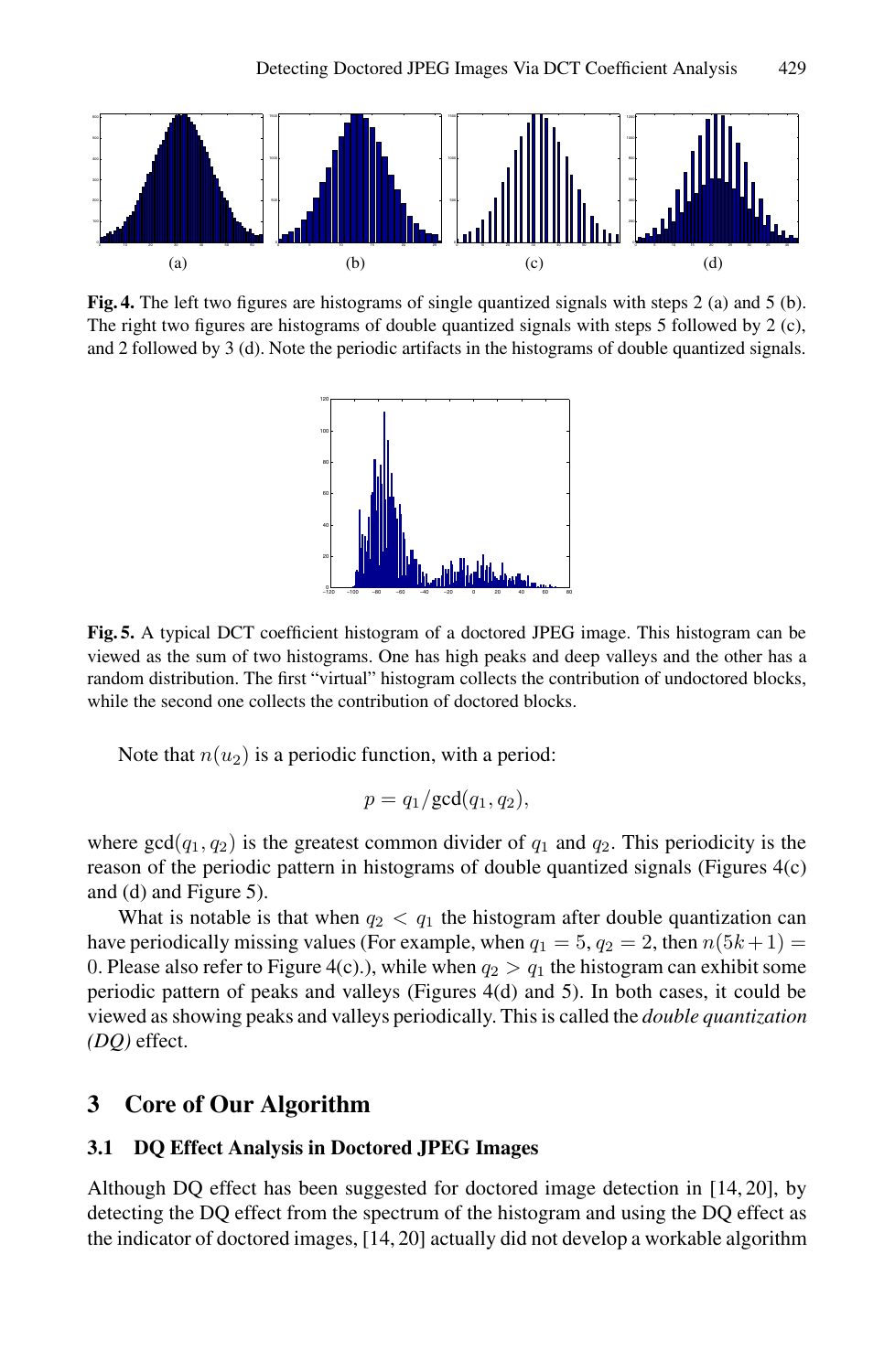for real-world doctored image detection. Since people may simply compress a real image twice with different quality, the presence of DQ effect does not necessary imply the existence of forgery of the image.

However, we have found that if we analyze the DCT coefficients more deeply and thoroughly, it will be possible for us to detect the doctored image, and even locate the doctored part automatically. Our idea is that: as long as a JPEG image contains both the doctored part and the undoctored part, the DCT coefficient histograms of the undoctored part will still have DQ effect, because this part of the doctored image is the same as that of the double compressed original JPEG image. But the histograms of doctored part will not have DQ effects. There are several reasons:

- 1. Absence of the first JPEG compression in the doctored part. Suppose the doctored part is cut from a BMP image or other kind of images rather than JPEG ones, then the doctored part will not undergo the first JPEG compression, and of course does not have DQ effect. Similarly, when the doctored part is synthesized by alpha matting or inpainting, or other similar skills, then the doctored part will not have DQ effect either.
- 2. Mismatch of the DCT grid of the doctored part with that of the undoctored part. Suppose the doctored part is cut from a JPEG image, or even the original JPEG image itself, the doctored part is still of little possibility to have DQ effect. Recall the description in Section 2.1, one assumption to assure the existence of DQ effect is that the DCT in the second compression should be just the inverse operation of IDCT in the first decompression. But if there is mismatch of the DCT grids, then the assumption is violated. For example, if the first block of a JPEG image, i.e. the block from pixel  $(0,0)$  to pixel  $(7,7)$ , is pasted to another position of the same image, say to the position from pixel (18,18) to (25,25), then in the second compression step, the doctored part will be divided into four sub-blocks: block (18,18)-(23,23), block (24,18)-(25,23), block (18,24)-(23,25), and block (24,24)- (25,25). None of these sub-blocks can recover the DCT coefficients of the original block.
- 3. Composition of DCT blocks along the boundary of the doctored part. There is little possibility that the doctored part exactly consists of  $8 \times 8$  blocks, so blocks along the boundary of the doctored part will consist of pixels in the doctored part and also pixels in the undoctored part. These blocks also do not follow the rules of DQ effect. Moreover, some post-processing, such as smoothing or alpha matting, along the boundary of the doctored part can also cause those blocks break the rules of DQ effect.

In summary, when the doctored part is synthesized or edited by different skills, such as image cut/past, matting, texture synthesis, inpaiting, and computer graphics rendering, there might always exist one or more reasons, especially the last two, that cause the absence of DQ effect in the doctored part. Therefore, the histogram of the whole doctored JPEG image could be regarded as the superposition of two histograms: one has periodical peaks and valleys, and the other has random bin values in the same period. They are contributed by the undoctored part and the doctored part, respectively. Figure 5 shows a typical histogram of a doctored JPEG image.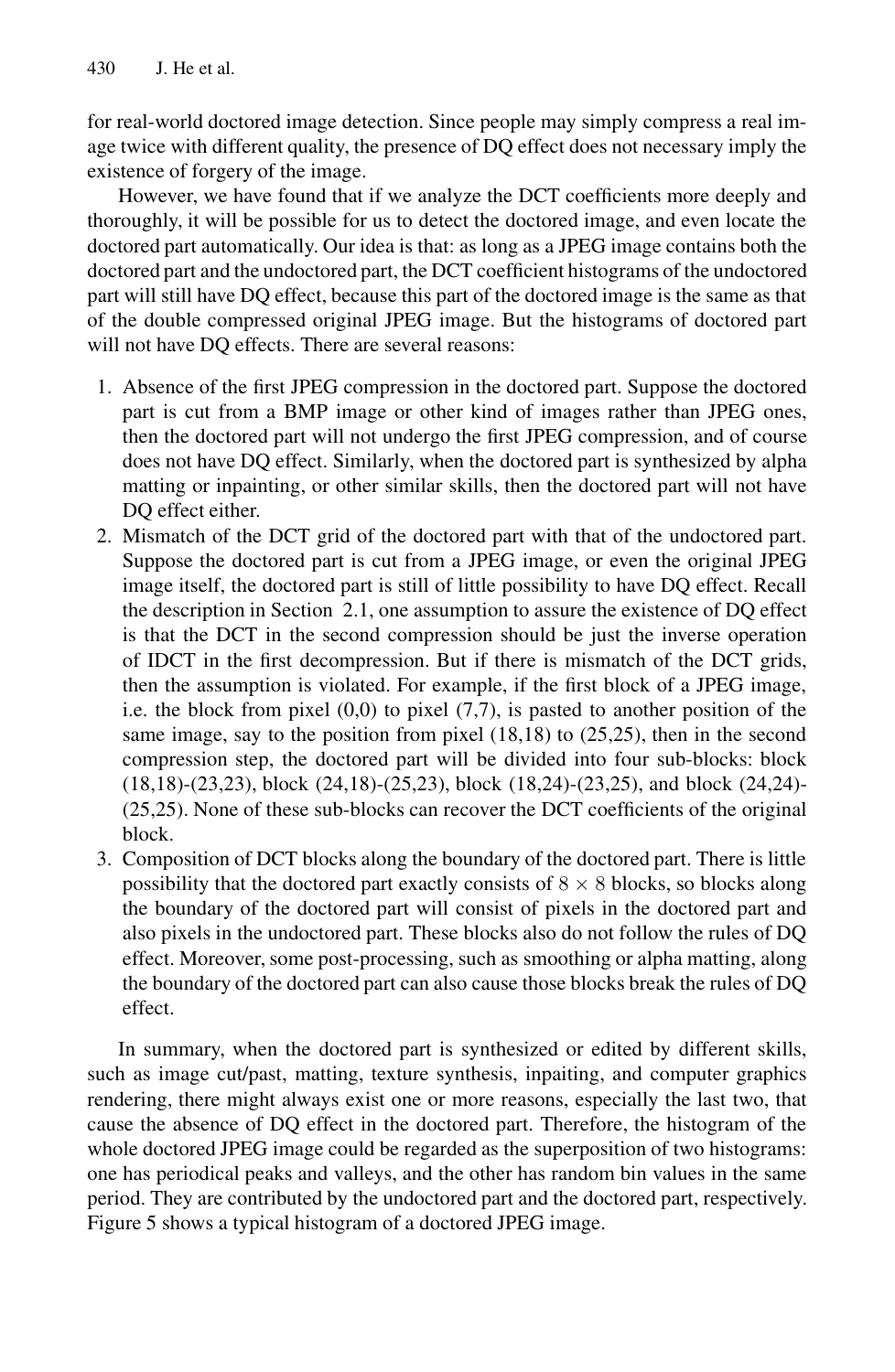#### **3.2 Bayesian Approach of Detecting Doctored Blocks**

From the analysis in Section 3.1, we know that doctored blocks and undoctored blocks will have different possibility to contribute to the same bin in one period of a histogram h. Suppose a period starts from the  $s_0$ -bin and ends at the  $(s_0 + p - 1)$ -th bin, then the possibility of an undoctored block which contributes to that period appearing in the  $(s_0 + i)$ -bin can be estimated as:

$$
P_u(s_0 + i) = h(s_0 + i) / \sum_{k=0}^{p-1} h(s_0 + k),
$$
\n(2)

because it tends to appear in the high peaks and the above formula indeed gives high values at high peaks. Here,  $h(k)$  denotes the value of the k-th bin of the DCT coefficient histogram  $h$ . On the other hand, the possibility of a doctored block which contributes to that period appearing in the bin  $(s_0 + i)$  can be estimated as:

$$
P_d(s_0+i) = 1/p,\tag{3}
$$

because its distribution in one period should be random. From the naive Bayesian approach, if a block contributes to the  $(s_0 + i)$ -th bin, then the posteriori probability of it being a doctored block or an undoctored block is:

$$
P(\text{doctored}|s_0 + i) = P_d/(P_d + P_u), \text{ and} \tag{4}
$$

$$
P(\text{undoctored}|s_0 + i) = P_u/(P_d + P_u),\tag{5}
$$

respectively.

In the discussion above, we need to know the period p in order to compute  $P_u$  or  $P<sub>d</sub>$ . It can be estimated as follows. Suppose  $s<sub>0</sub>$  is the index of the bin that has the largest value. For each p between 1 and  $s_{max}/20$ , we compute the following quantity:

$$
H(p) = \frac{1}{i_{max} - i_{min} + 1} \sum_{i = i_{min}}^{i_{max}} [h(i \cdot p + s_0)]^{\alpha},
$$

where  $i_{max} = \lfloor (s_{max} - s_0)/p \rfloor$ ,  $i_{min} = \lfloor (s_{min} - s_0)/p \rfloor$ ,  $s_{max}$  and  $s_{min}$  are the maximum and minimum index of the bins in the bistogram respectively and  $\alpha$  is a maximum and minimum index of the bins in the histogram, respectively, and  $\alpha$  is a parameter (can be simply chosen as 1).  $H(p)$  evaluates how well the supposed period p gathers the high-valued bins. The period p is finally estimated as:  $p = \arg \max H(p)$ . If

 $p = 1$ , then this histogram suggests that the JPEG image is single compressed. Therefore, it cannot tell whether a block is doctored or not and we should turn to the next histogram.

If  $p > 1$ , then each period of the histogram assigns a probability to every block that contributes to the bins in that period, using equation (4). And this is done for every histogram with estimated period  $p > 1$ . Consequently, we obtain a normality map of blocks of the image under examination, each pixel value of which being the accumulated posterior probabilities.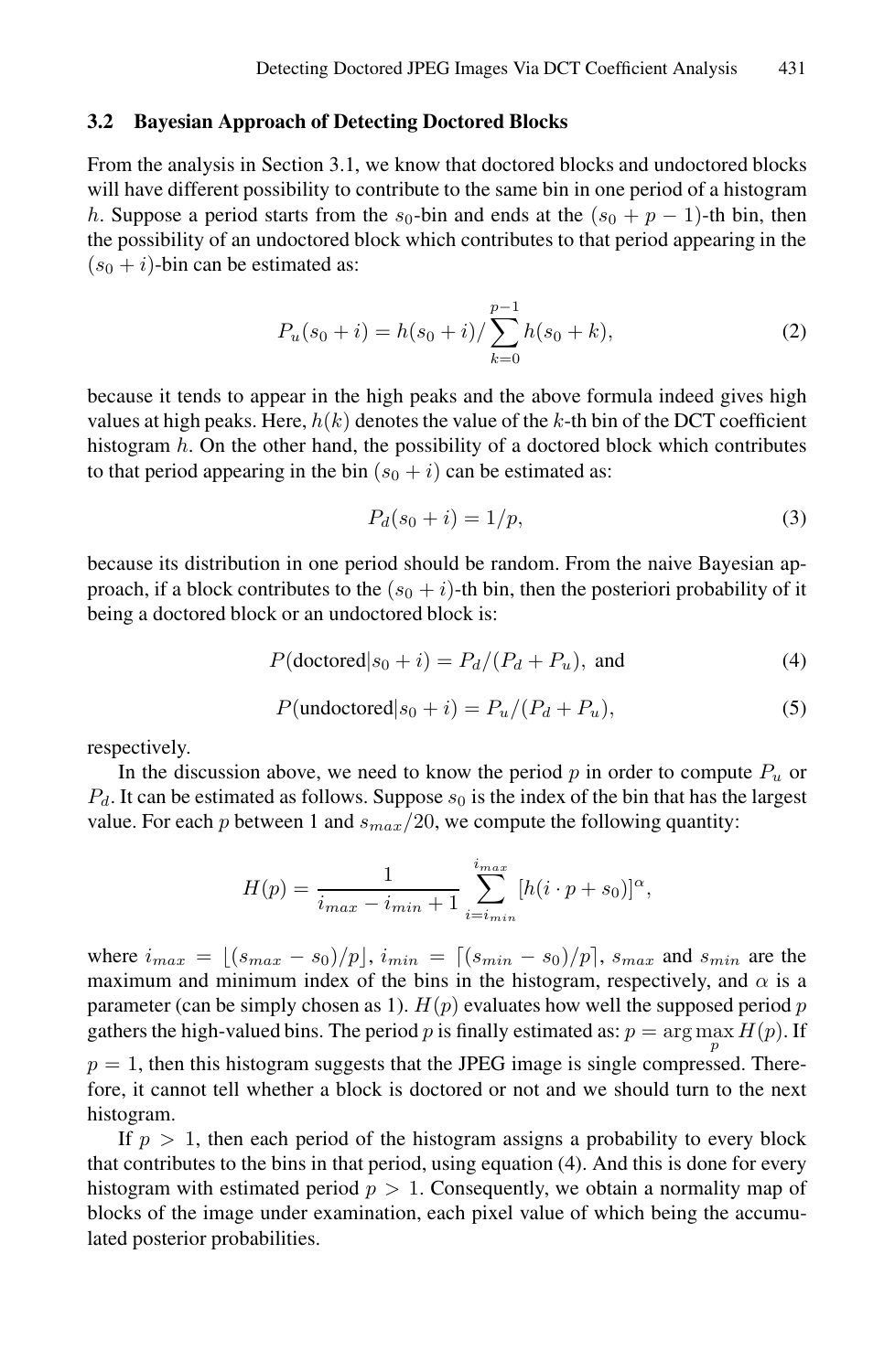#### **3.3 Feature Extraction**

If the image is doctored, we expect that low normality blocks cluster. Any image segmentation algorithm can be applied to do this task. However, to save computation, we simply threshold the normality map by choosing a threshold:

$$
T_{opt} = \arg\max_{T} (\sigma/(\sigma_0 + \sigma_1)), \qquad (6)
$$

where given a T the blocks are classified into to classes  $C_0$  and  $C_1$ ,  $\sigma_0$  and  $\sigma_1$  are the variances of the normalities in each class, respectively, and  $\sigma$  is the squared difference between the mean normalities of the classes. The formulation of (6) is similar to the Fisher discriminator in pattern recognition.

With the optimal threshold, we expect that those blocks in class  $C_0$  (i.e. those having normalities below  $T_{opt}$ ) are doctored blocks. However, this is still insufficient for confident decision because any normality map can be segmented in the above manner. However, based on the segmentation, we can extract four features:  $T_{opt}$ ,  $\sigma$ ,  $\sigma_0 + \sigma_1$ , and the connectivity  $K_0$  of  $C_0$ . Again, there are many methods to define the connectivity  $K_0$ . Considering the computation load, we choose to compute the connectivity as follows. First the normality map is medium filtered. Then for each block i in  $C_0$ , find the number  $e_i$  of blocks in class  $C_1$  in its 4-neighborhood. Then  $K_0 = \sum_i$  $\sum_{i} \max(e_i - 2, 0) / N_0,$ 

where  $N_0$  is the number of blocks in  $C_0$ . As we can see, the more connected  $C_0$  is, the smaller  $K_0$  is. We use  $\max(e_i - 2, 0)$  instead of  $e_i$  directly because we also allow narrowly shaped  $C_0$ : if  $e_i$  is used, round shaped  $C_0$  will be preferred.

With the four-dimensional feature vector, i.e.  $T_{opt}$ ,  $\sigma$ ,  $\sigma_0 + \sigma_1$ , and  $K_0$ , we can safely decide whether the image is doctored by feeding the feature vector into a trained SVM. If the output is positive, then  $C_0$  is decided as the doctored part of the image.

### **4 Experiments**

The training and evaluation of a doctored image detection algorithm is actually quite embarrassing. If the images are donated by others or downloaded from the web, then we cannot be completely sure about whether they are doctored or original because usually we cannot tell them by visual inspection. Even the donator claims that s/he does not make any change to the image, as long as the image is not produced by him or her, it is still unsafe. To have a large database, may be the only way is to synthesize by ourselves, using the images that are also captured by ourselves. However, people may still challenge us with the diversity of the doctoring techniques and the doctored images. Therefore, temporarily maybe the best way is to present many detection results that we are sure about the ground truth.

We synthesized 20 images using the Lazy Snapping tool [11], the Poisson Matting tool [8], the image completion tool [9], and the image inpainting tool (it is a part of the image completion tool), and trained an SVM using these images. Then we apply our algorithm and the SVM to detect the images that are contributed by authors of some Siggraph papers. As we believe in their claims that they are the owner of the images, we take their labelling of doctored or undoctored as the ground truth.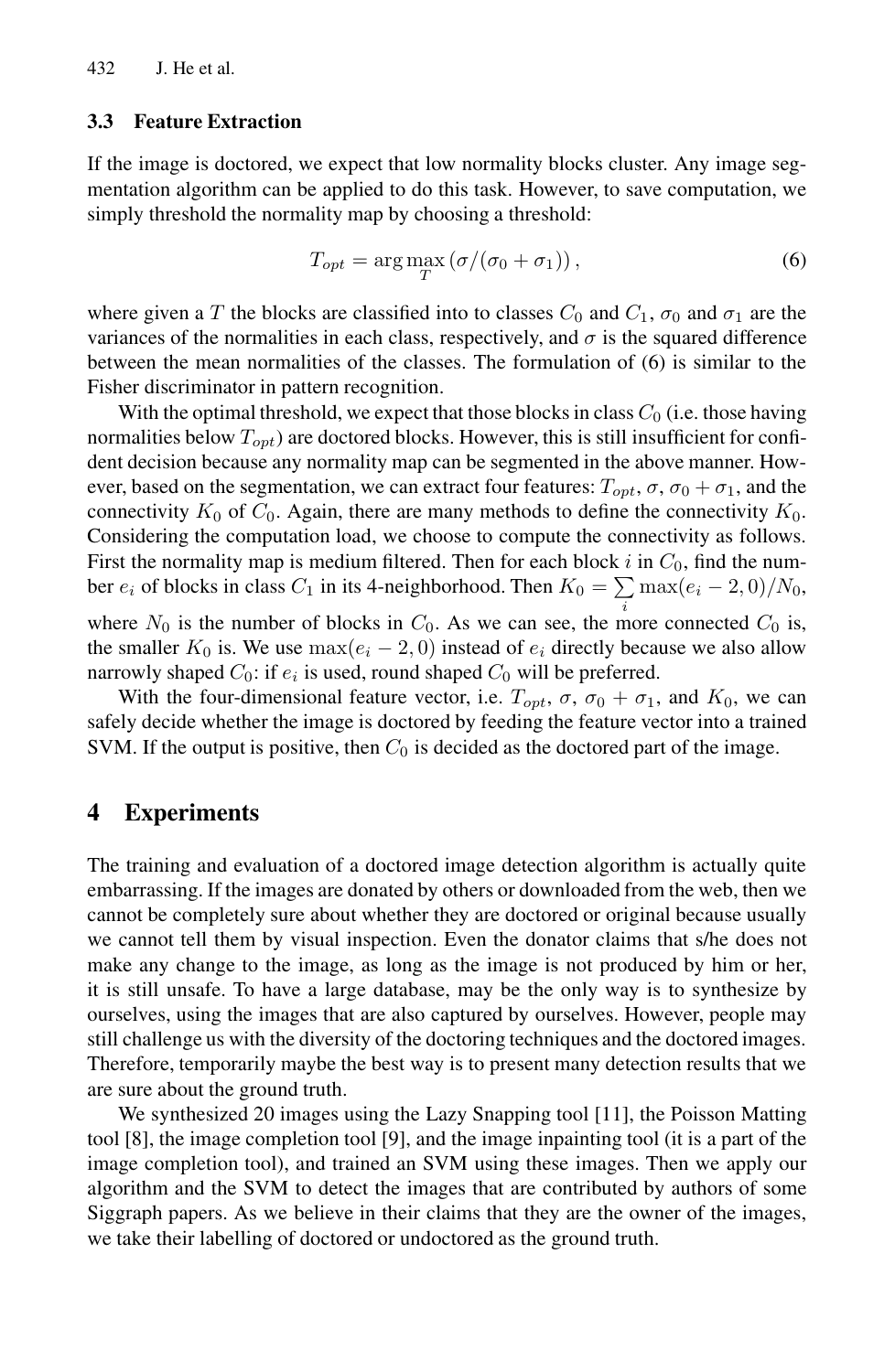

**Fig. 6.** Some detection results of our algorithm. The images are all taken from Siggaph papers. The first two images are doctored by inpainting. The last two images are doctored by matting. The left columns are the doctored images. The third column are the original images. The normality maps and the masks of doctored parts are shown in the middle column. For comparison, the normality maps of original images are also shown on the right-most column. Visual examination may fail for these images.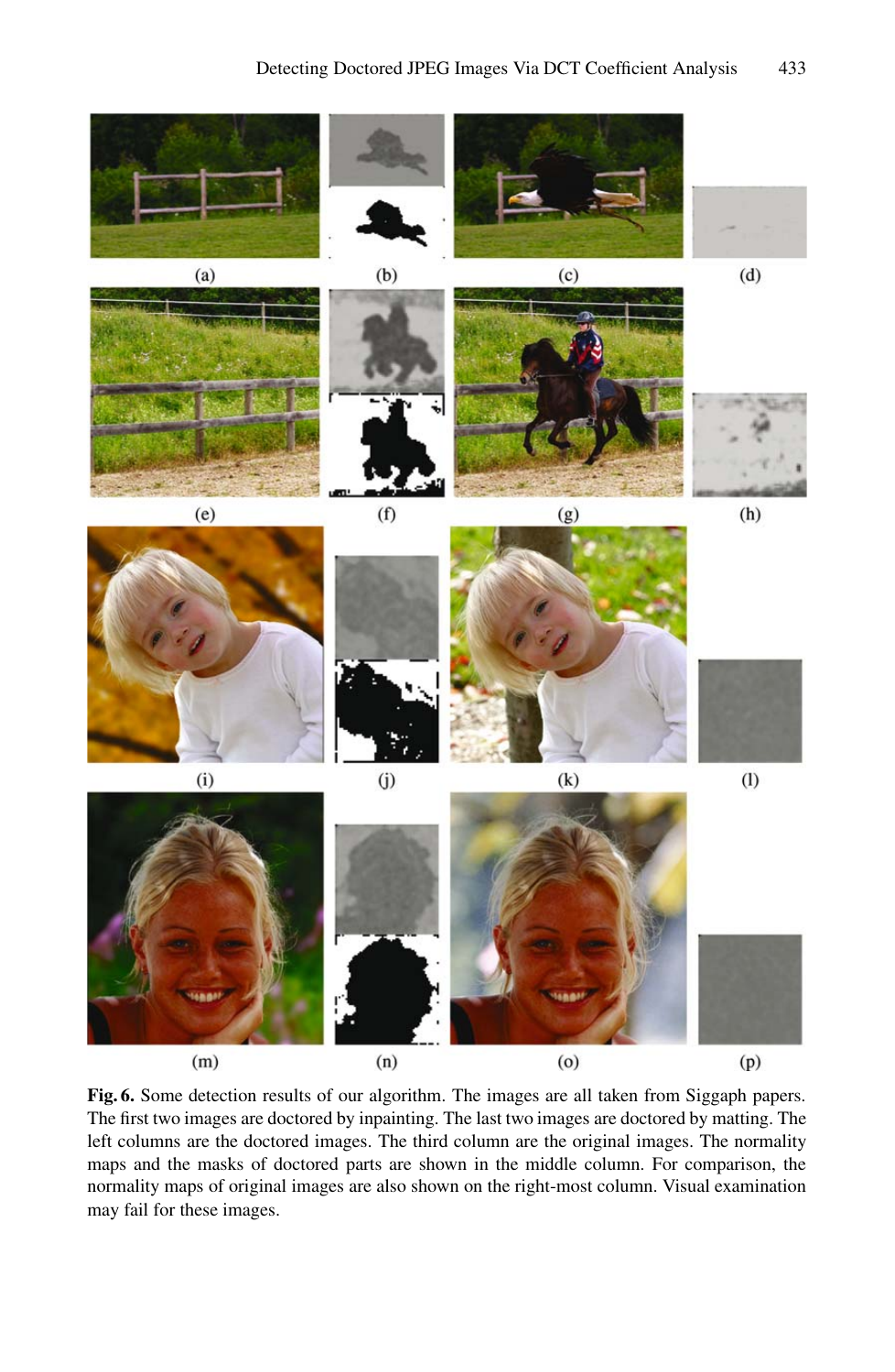

**Fig. 7.** The estimated column-wise gammas using the blind gamma estimation algorithm in [14]. (a) and (b) correspond to Figures  $6(i)$  and (k), respectively. The horizontal axis is the column index and the vertical axis is the gamma value. The gamma is searched from 0.8 to 2.8 with a step size 0.2. By the methodology in  $[14]$ , Figure 6(k) is more likely to be classified as doctored than Figure 6(i) is because the gamma distribution in (b) is more abnormal than that in (a).

Figure 6 shows some examples of successful detection. Given the doctored images shown in the first column, human inspection may fail. However, our algorithm can detect the doctored parts almost correctly. In comparison, the normalities of the original images do not show much variance.

Our algorithm is fast. Analyzing an image of a size  $500 \times 500$  only requires about 4 seconds on our Pentium 1.9GHz PC, with unoptimized codes. For comparison, Figures 7 (a) and (b) show the estimated gammas for each column of Figures 6(i) and (k), respectively, using the blind gamma estimation algorithm proposed in [14]. Our algorithm only took 4.1 seconds to analyze Figure  $6(i)$  or (k) and gave the correct results, while the blind gamma estimation algorithm [14] took 610 seconds but the detection was still erroneous.

### **5 Discussions and Future Work**

With the improvement of image/video editing technologies, realistic images can be synthesized easily. Such eye-fooling images have caused some problems. Thus it is necessary to develop technologies that detect or help us detect those doctored images. Observing that JPEG is the most frequently used image format, especially in digital cameras, we have proposed an algorithm for doctored JPEG image detection by analyzingthe DQ effects hidden among the histograms of the DCT coefficients. The four advantages possessed by our algorithm, namely automatic doctored part determination, resistent to different kinds of forgery techniques in the doctored part, ability to work without full decompression, and fast detection speed, make our algorithm very attractive.

However, more investigations are still needed to improve our approach. For example, a more accurate definition of (2) should be:

$$
P_u(s_0 + i) = n(s_0 + i) / \sum_{k=0}^{p-1} n(s_0 + k).
$$

But we need to know  $q_1$  and  $q_2$  in order to compute  $n(k)$  according to (1). Actually  $q_2$  can be dumped from the JPEG image. Unfortunately,  $q_1$  is lost after the first